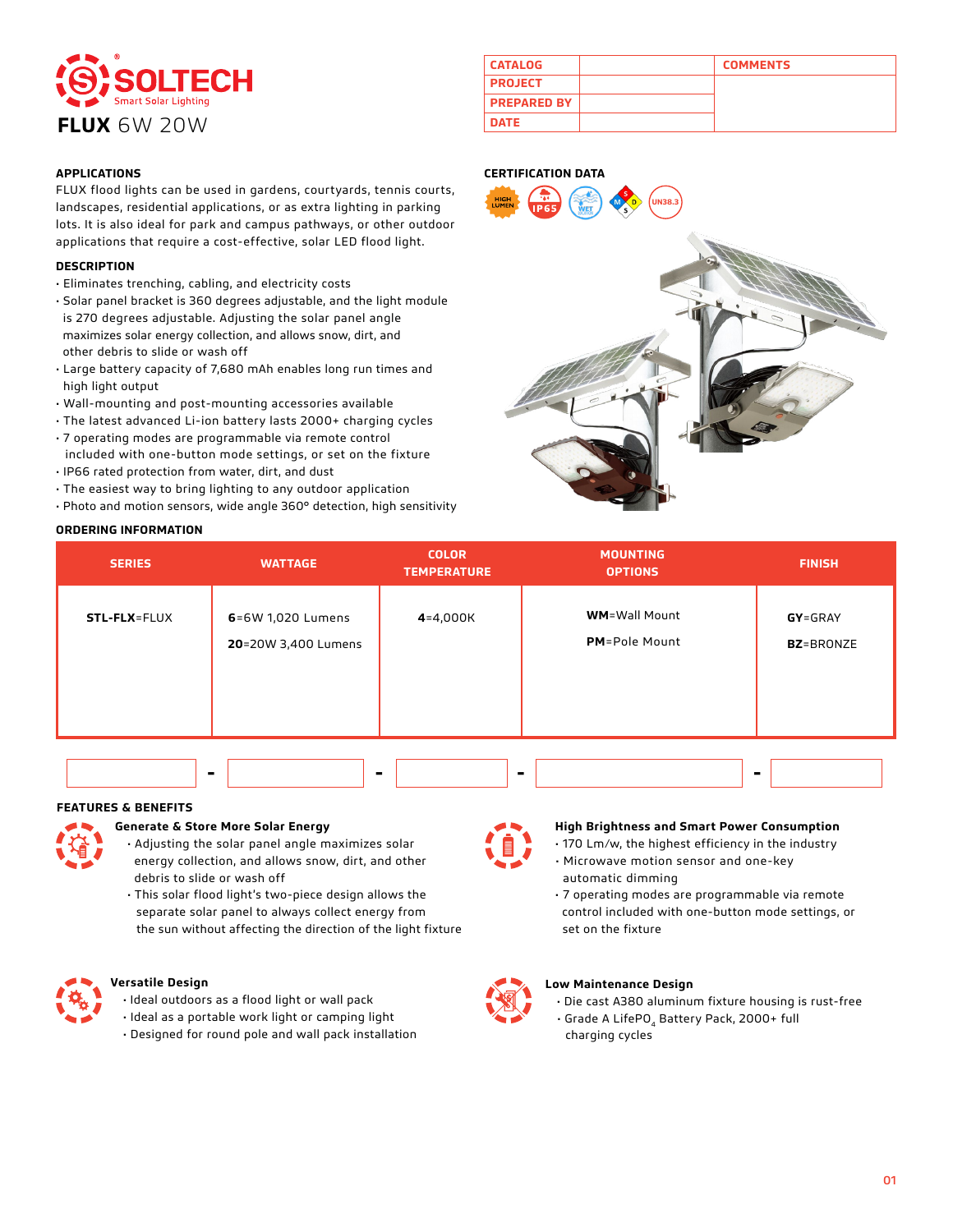

| <b>CATALOG</b>     | <b>COMMENTS</b> |
|--------------------|-----------------|
| <b>PROJECT</b>     |                 |
| <b>PREPARED BY</b> |                 |
| <b>DATE</b>        |                 |

**PRODUCT SIZE FLUX 6W**







**FLUX 20W**





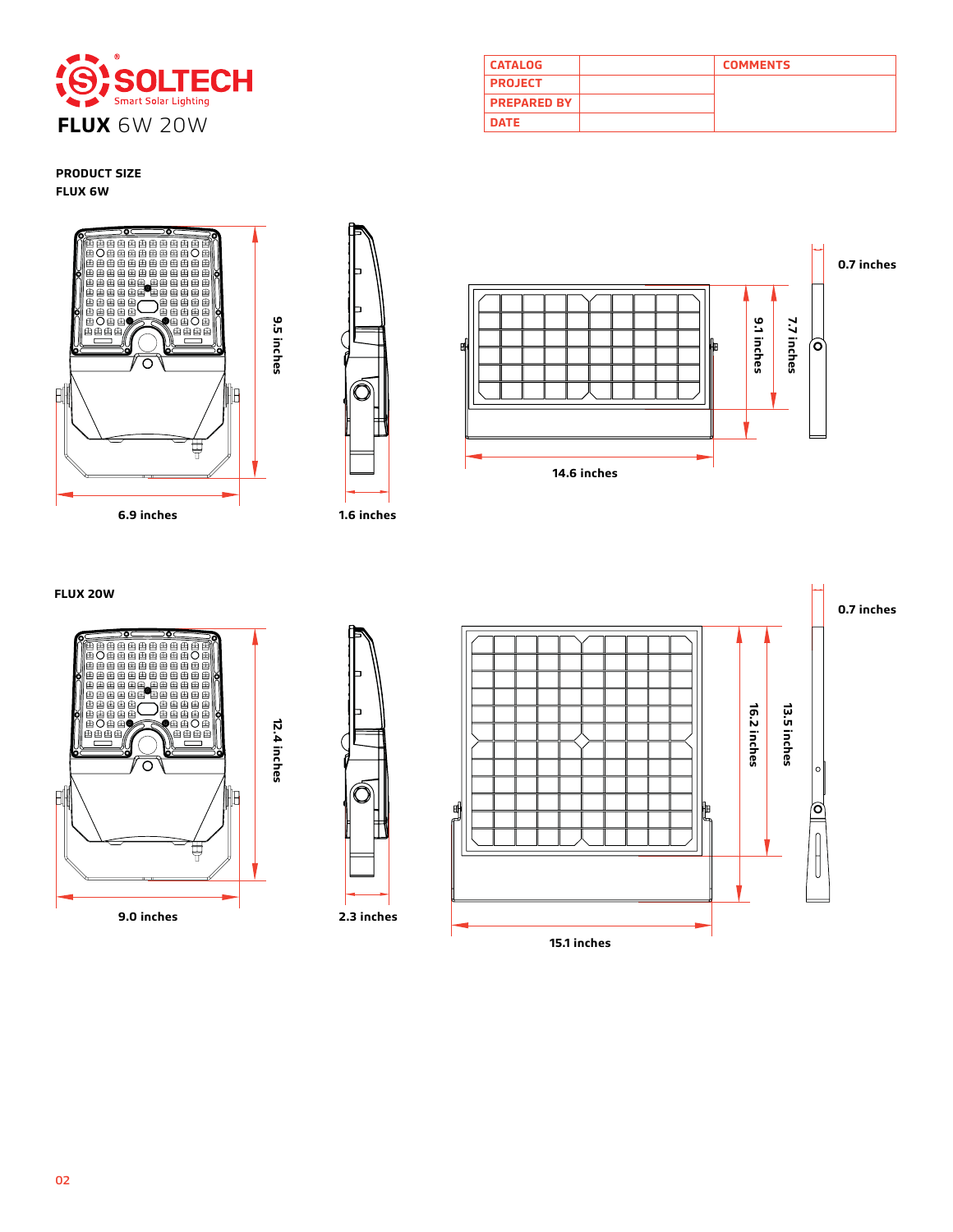

| <b>CATALOG</b>     | <b>COMMENTS</b> |
|--------------------|-----------------|
| <b>PROJECT</b>     |                 |
| <b>PREPARED BY</b> |                 |
| <b>DATE</b>        |                 |

# **SPECIFICATIONS**

| <b>Specifications</b>        | <b>FLUX 6W</b>                      | <b>FLUX 20W</b>                      |
|------------------------------|-------------------------------------|--------------------------------------|
| <b>LED Nominal Power</b>     | 6W                                  | <b>20W</b>                           |
| <b>Solar Panel</b>           | Mono-Crystalline 10V 10W            | Mono-Crystalline 10V 20W             |
| LiFePO <sub>4</sub> Battery  | 6.4V 3AH                            | 6.4V 12AH                            |
| <b>CCT</b>                   | 4,000K                              | 4,000K                               |
| Lumen Output@4000K           | 1,020                               | 3,400                                |
| <b>CRI</b>                   | > 70                                | > 70                                 |
| <b>Product Size</b>          | Light Head 9.5 X 6.9 X 1.6 Inches   | Light Head 12.4 X 9.0 X 2.3 Inches   |
|                              | Solar Panel 7.7 X 14.6 X 0.7 Inches | Solar Panel 13.5 X 15.1 X 0.7 Inches |
| <b>Beam Spread</b>           | >130°, NEMA type 7 Very Wide        | >130°, NEMA type 7 Very Wide         |
|                              |                                     |                                      |
| <b>EPA</b>                   | 1.41                                | 2.51                                 |
| <b>Cable Length</b>          | 16.5 ft                             | 16.5 ft                              |
| <b>IP Rating</b>             | <b>IP66</b>                         | <b>IP66</b>                          |
| Casting                      | PC & Aluminum                       | PC & Aluminum                        |
| Efficiency@4000K             | 170 lm/W                            | 170 lm/W                             |
| <b>Charging Time</b>         | 6hrs (1000W/m <sup>2</sup> )        | 6hrs (1000W/m <sup>2</sup> )         |
| Run Time (@Full Charged)     | 5-7 Rainy Days                      | 5-7 Rainy Days                       |
| <b>Operation Mode</b>        | 7 Operating Modes                   | 7 Operating Modes                    |
| PIR Sensor Angle / Distance  | 360° / 16.4 ft                      | 360° / 16.4 ft                       |
| <b>Operating Temperature</b> | -20°C/-4°F to 122°F                 | -20°C/-4°F to 122°F                  |

\* The temperature can impact the battery's charge and daily operation. \* The solar charge data is base on 77 degree F ambient temperature with the panel facing direct solar radiation. The standard radiation value is 1000W/m2.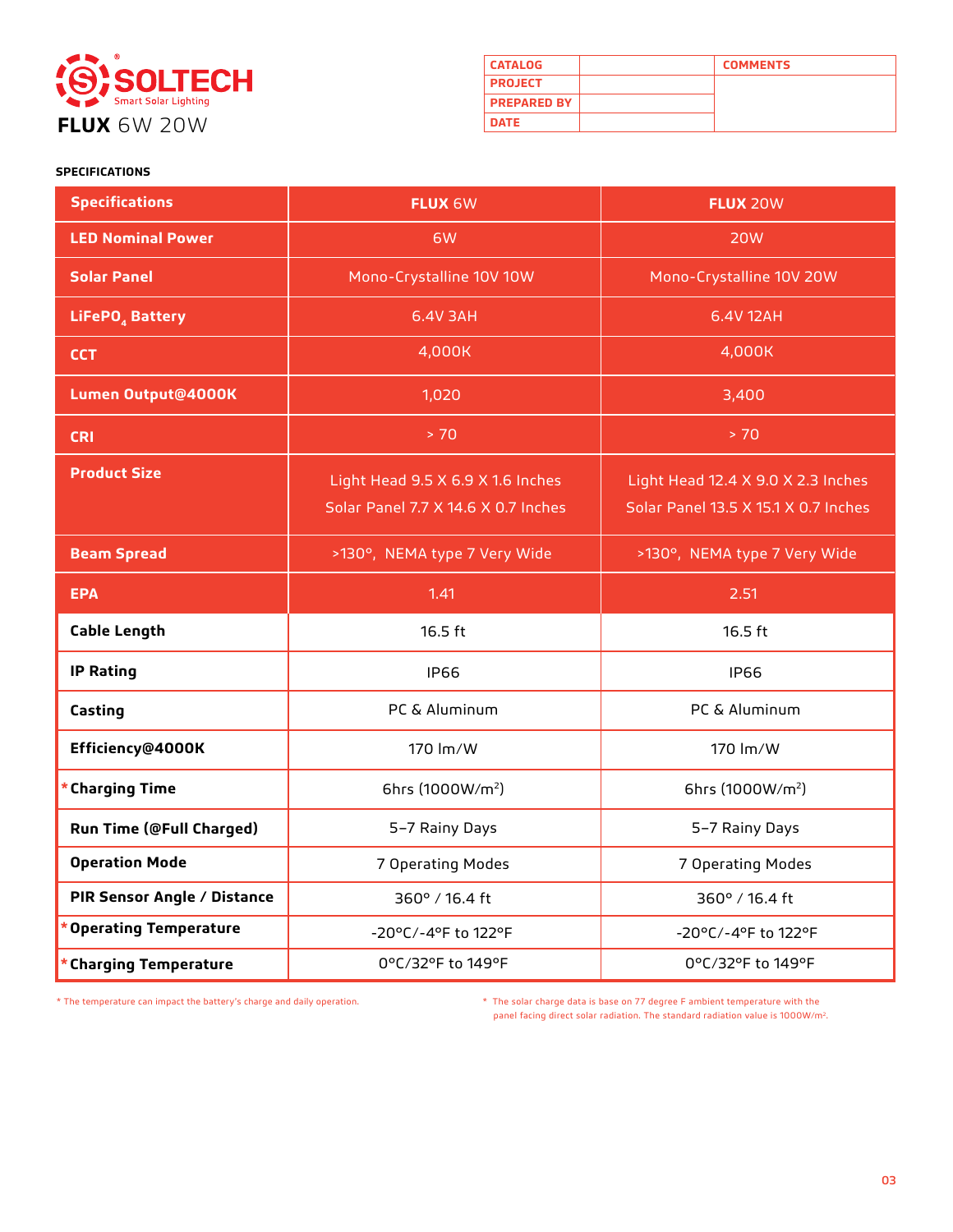

# **IES LIGHT DISTRIBUTION**









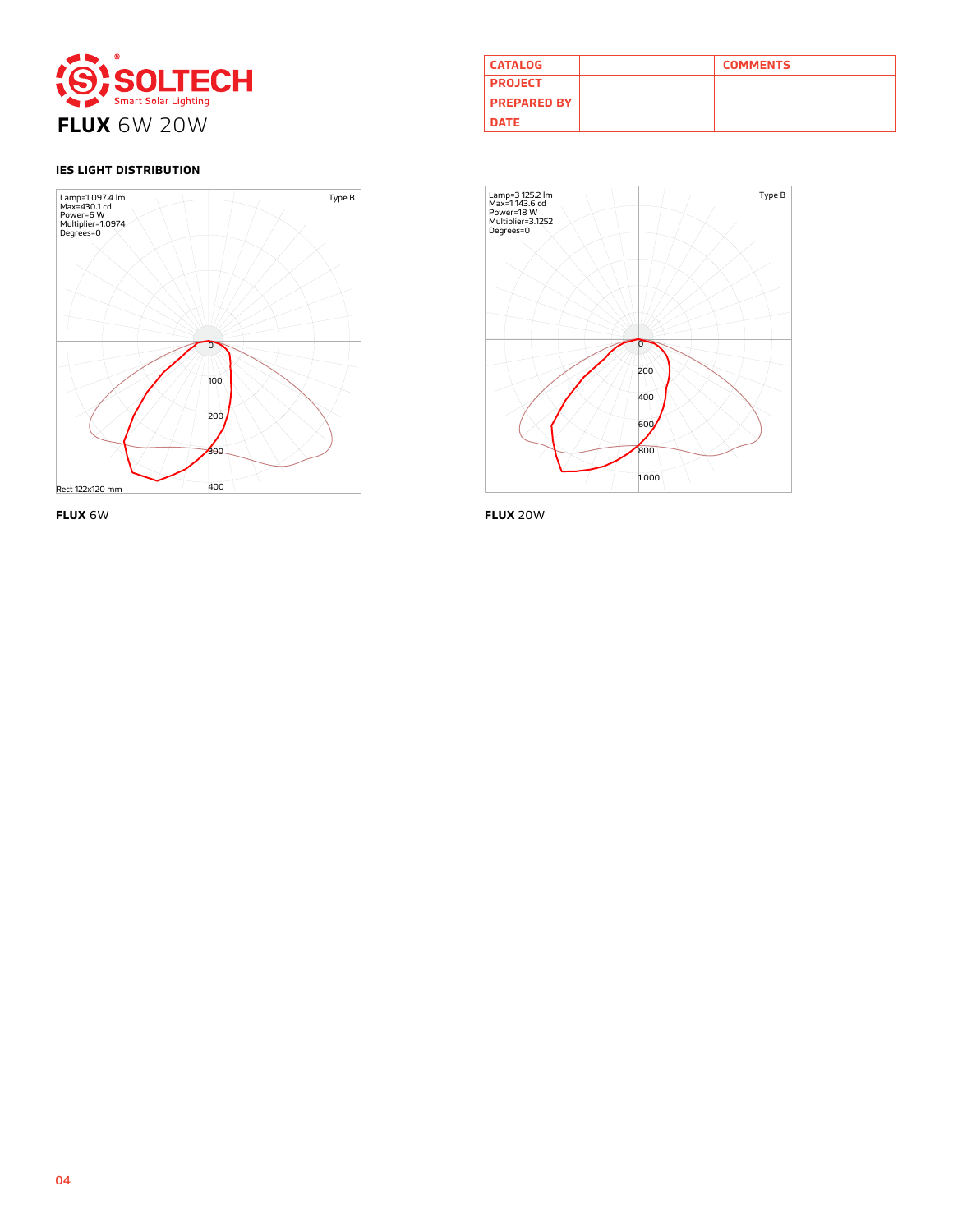

**INSTALLATION** 

| <b>CATALOG</b>     | <b>COMMENTS</b> |
|--------------------|-----------------|
| <b>PROJECT</b>     |                 |
| <b>PREPARED BY</b> |                 |
| <b>DATE</b>        |                 |

**WALL MOUNT 02. 01. Permanent Mounting Removable Mounting M8\*50 Screws**  $\circ$ **M8\*50 Screws**90° 120° **Connect Connect Big Screw** 120° **Wall Mount Base M8\*50 Screws M8\*50 Screws Maxter Address to the Maxter Screws Maxter Address to M8\*50 Screws** 

### **First mount the solar panel:**

- 1. Drill two holes into the wall surface then use the screw kit to secure the solar panel bracket on the wall.
- 2.After you secure the solar panel bracket, attach the solar panel to the bracket.

### **Then mount the fixture:**

- 3. Drill two holes into the wall surface. Attach the bracket to the fixture then secure to the wall surface with the screw kit.
- 4. Connect the light and solar panel cables.

### **First mount the solar panel:**

- 1. Drill two holes into the wall surface, then use the screw kit to secure the solar panel bracket on the wall.
- 2. After you secure the solar panel bracket, attach the solar panel to the bracket.

#### **Then mount the fixture:**

- 3. Drill two holes into the wall surface, then screw in the wall mount base to the wall.
- 4. Attach the bracket to the fixture and then hang the bracket on the wall mount base. Lastly, use the big screw nob to hold them together.
- 5. Connect the light and solar panel cables.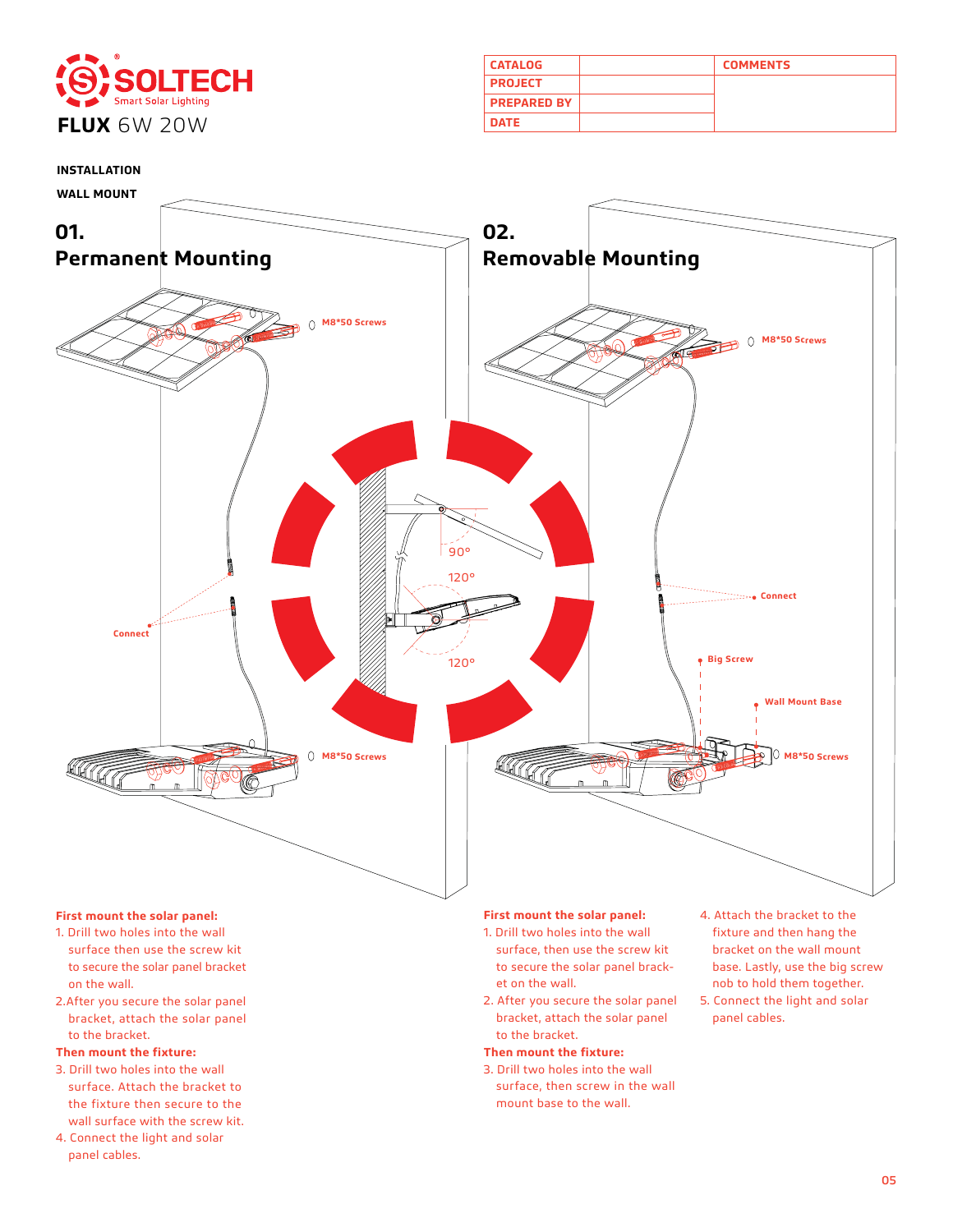

| <b>CATALOG</b>     | <b>COMMENTS</b> |
|--------------------|-----------------|
| <b>PROJECT</b>     |                 |
| <b>PREPARED BY</b> |                 |
| <b>DATE</b>        |                 |

# **INSTALLATION**

**POLE MOUNT**



# **First, mount the solar panel to the pole:**

- 1. Use the screw kit to secure the pole mount base and the solar panel bracket to the pole.
- 2. Then attach the solar panel to the bracket.

# **Then, mount the fixture:**

- 3. Attach the bracket to the fixture.
- 4. Use the screw kit to secure the fixture bracket to the pole mount base on the pole.
- 5. Connect the light and solar panel cables.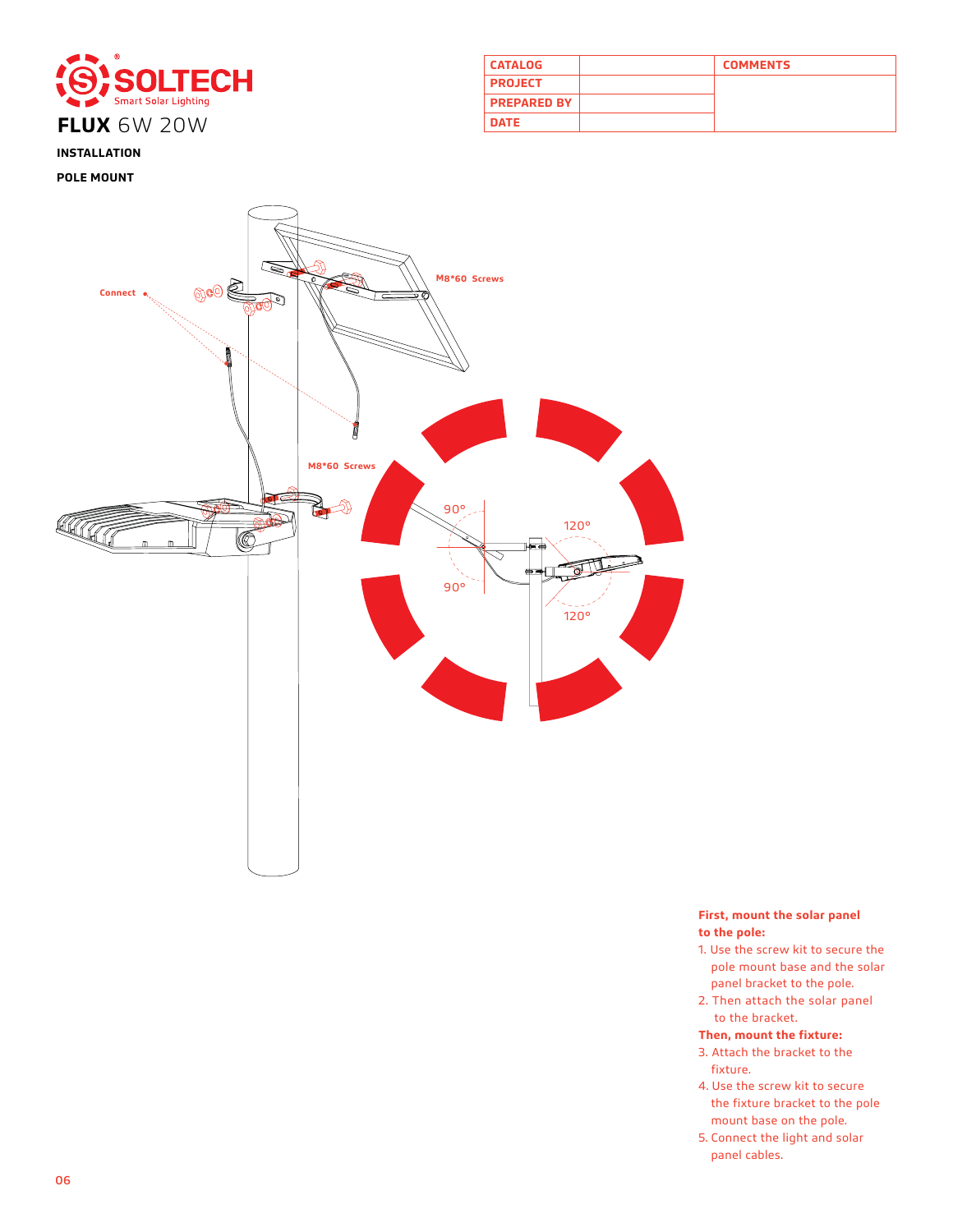

| .                  | - FN95 |
|--------------------|--------|
| <b>FLUX 6W 20W</b> |        |

| <b>REMOTE CONTROL</b> |
|-----------------------|

# **MOTION SENSOR MODES**



**<sup>A</sup>** Light on 100% if motion is detected, stand-by period is

**CATALOG COMMENTS PROJECT PREPARED BY**



Light on 100% if motion is detected, stand-by period is<br>60 seconds. Light will turn off when no motion is detected. seconds. Light will dim down to 5% output when no motion is detected.





Light on 100% if motion is detected, stand-by period is 120 seconds. Light will turn off when no motion is detected.



**D** Light on 100% if motion is detected, stand-by period is 120 seconds. Light will dim down to 5% output when no motion is detected.





**<sup>E</sup>** Light on 50% for 3 hours (Sensor disabled), then returns to motion sensor mode. If motion detected, stand-by period 60 seconds. Light will turn off when no motion is detected.







Light on 50% for 3 hours (Sensor disabled), then returns to motion sensor mode. If motion detected, stand-by period is 60 seconds. Light will dim down to 5% output when no motion is detected.





Light on 50% for 2 hours, then dims down to 20% for 6 hours, then dims down to 10% untill dawn (Sensor disabled).

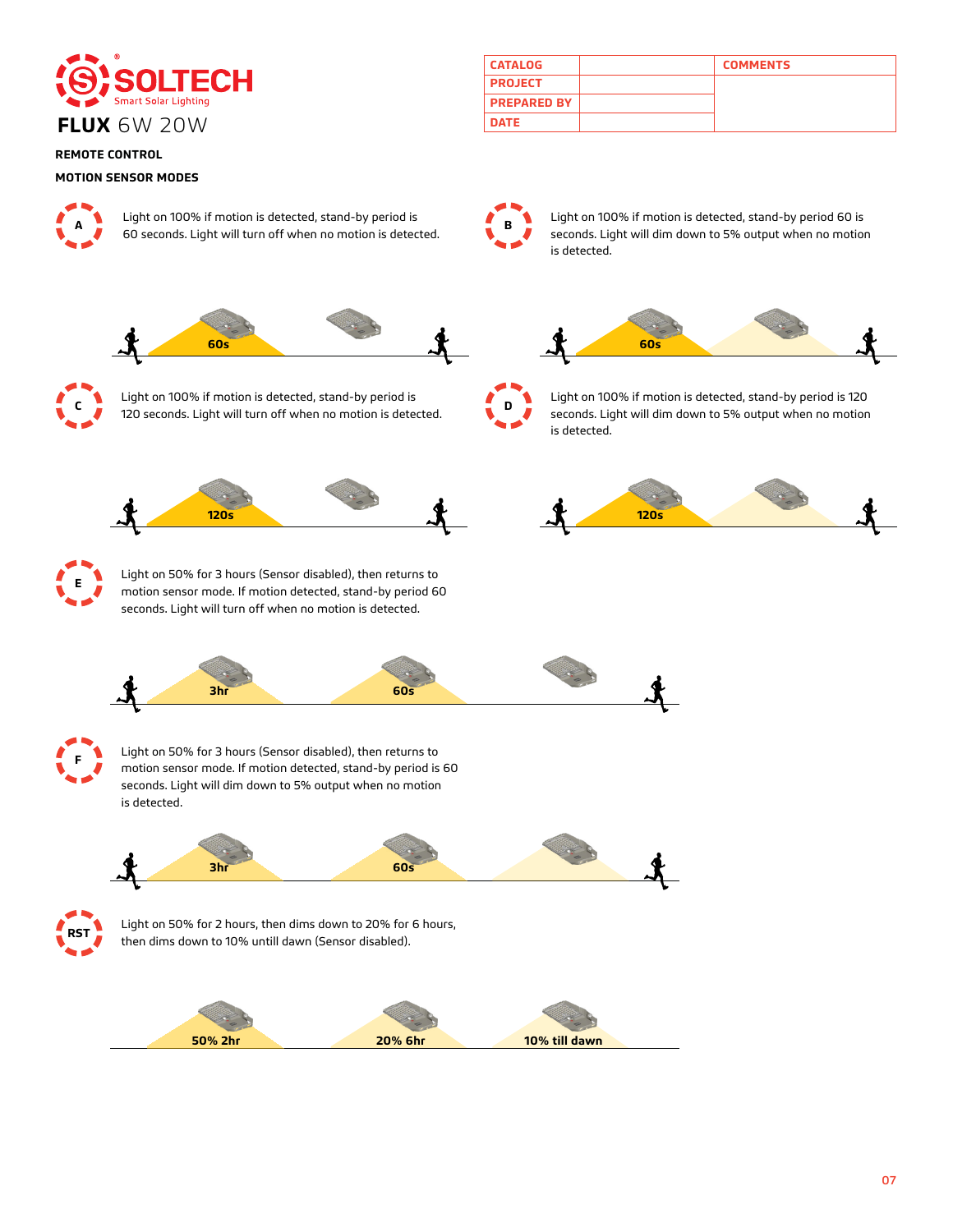

| <b>CATALOG</b>     | <b>COMMENTS</b> |
|--------------------|-----------------|
| <b>PROJECT</b>     |                 |
| <b>PREPARED BY</b> |                 |
| <b>DATE</b>        |                 |

# **REMOTE CONTROL INSTRUCTIONS**



| <b>Remote Buttons</b> | <b>Indicator Status</b> |
|-----------------------|-------------------------|
| A                     | Red                     |
| в                     | Green                   |
| r                     | <b>Red+Green</b>        |
| n                     | <b>Blue</b>             |
| Е                     | <b>Blue+Red</b>         |
|                       | <b>Blue+Green</b>       |

# **Additonal Notes**

1. The flood lights "Turn On" time depends on the client's local time (Turn-on Light Level:< 20Lux).

2. A, B, C, D, E and F modes have memory functions. For example, if you press mode A and then press the OFF button, Mode A will still be activated when you turn the light on again until end user resets the mode.